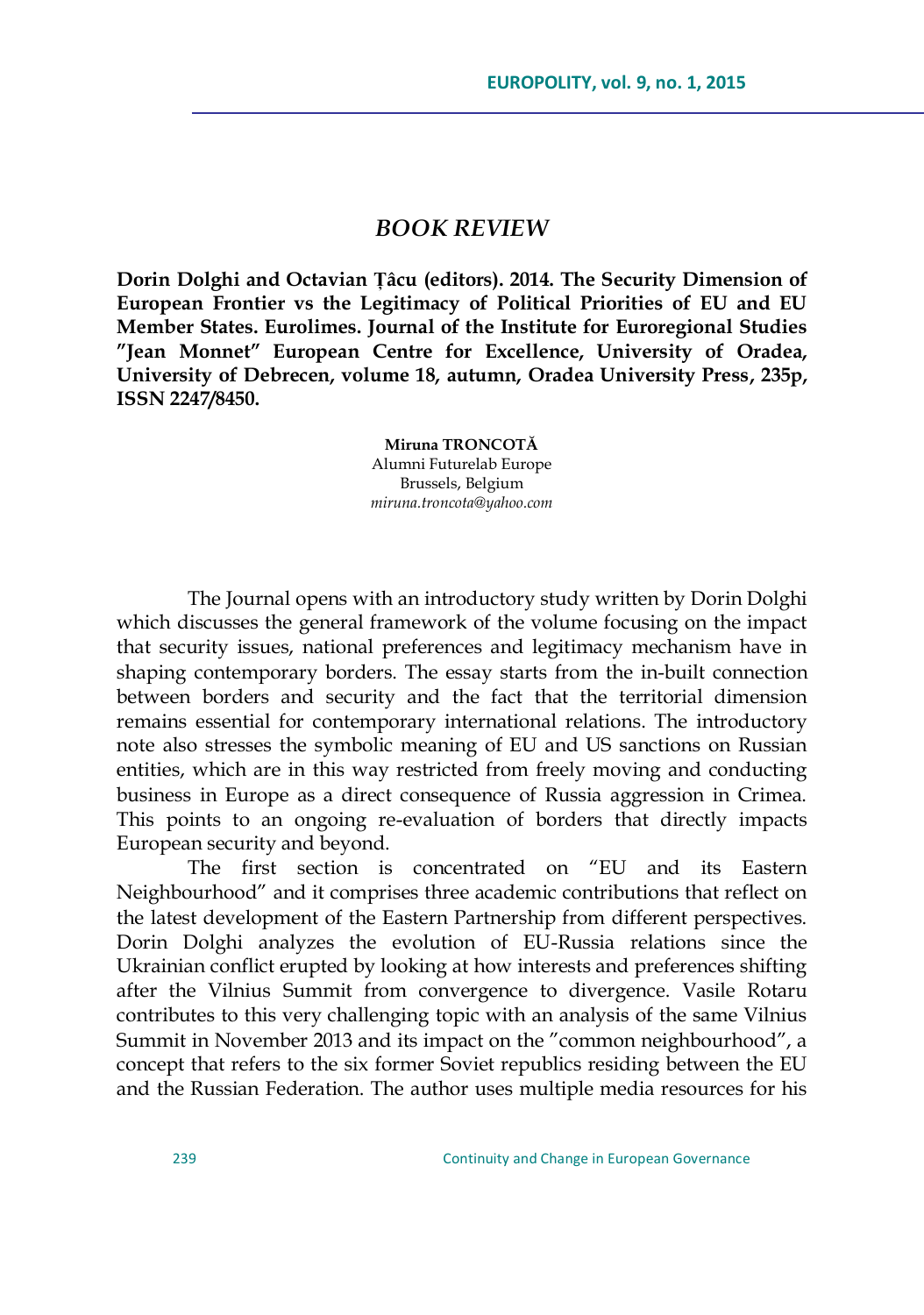analysis and his conclusions focus mostly on the Russian narrative regarding the Eastern Partnership and its constructed "failure" after Vilnius. The third contribution of this section focuses on the Republic of Moldova, the other problematic country affected by the conflict in Ukraine. This perspective engages with the concept of societal security and the main obstacles that have obstructed the Moldovan post-Soviet transition. EU does not have one but several types of "neighbourhoods" and all are marked by a so-called "unfinished business" in terms of democratization, minority protection and/or respect for the rule of law. The article explains that this has been also been caused by the lack of clear of political will on the EU member states' side. As emphasised in the book, the EU still has a long road ahead until it is ready to efficiently face the new challenges posed by a transformed geostrategic context.

The second section is focused on "Security securitization and debordering of the European Union" and it includes four contributions. The article of Dacian Duna and Raul-Ciprian Dăncuță undertakes a military analysis of the challenges of the Eastern borders of the EU by critically reviewing the national defence preferences of EU member states. The authors underline the idea that EU is unprepared to face a Russian offensive both in a political and military sense and showcases the failed debate for a unified EU army. The study of Maria Găvăneci is complementary in this perspective, as it focuses on the influence of media on cross border cooperation in situations of ethnic conflict, with a case study of Russian-Estonian border. The third contribution comes from Chernivtsi University, from Ukraine and tackled the social evolution of Romanian speakers in Northern Bukovina. Liubov Melniciuk concludes in his article that the rights of the Romanian speaking minority in this region are endangered and they need more attention from Ukraine, Romania and EU in the present geopolitical context. The fourth article in this section is a group research edited by Ioan Bogdan, Maria Claudia Mera and Florin Ioan Oroian and deals with the broad phenomenon of migration in the European Union seen through the perspective of politicization and securitization through conditionality. As the study concludes, seen through constructivist lenses, the immigration problem represents for the EU a continuing source of debate, worries and hopes as EU member states continue to fail to agree upon a common policy to tackle the security challenges that arrive from it, both for EU citizens and for the migrants.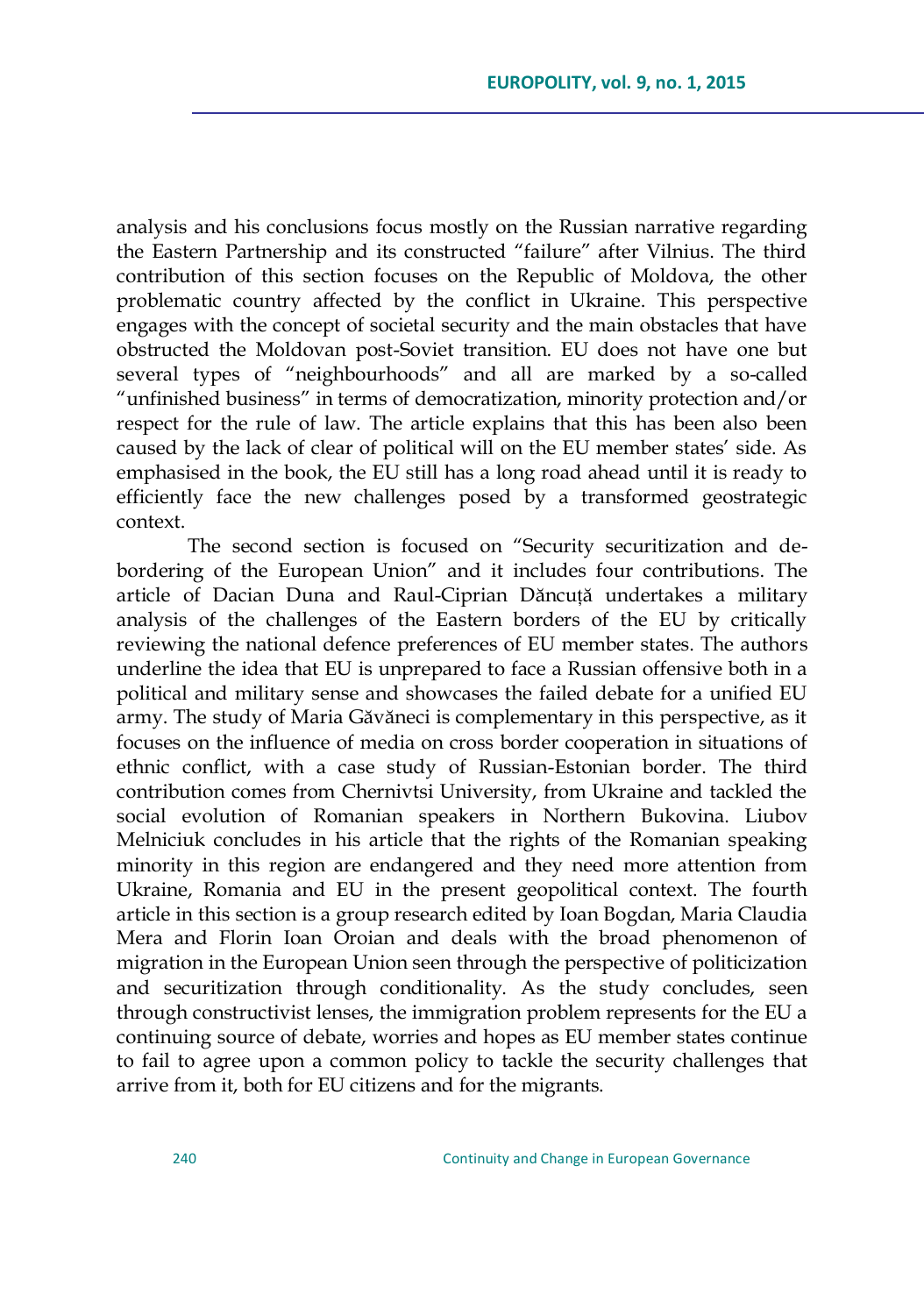The third section brought together two different regions from the EU neighbourhood, the Western Balkans and the South Caucasus offering a transnational view of the interactions between identity, interests and preferences. The three contributions focus on the case of the UN mission in Kosovo as a form of external interventionism (Edina Lilla Meszaros), a comparison between the cases of Bosnia-Herzegovina and Kosovo in the EU enlargement framework and the last security evolutions (Stanislas Doucot-Rubigny) and a comparative analysis of Moldova and Georgia in the same problematic relations with the EU (Natalia Prună and Victoria Bevziuc). This section brings in very consistent analytic data in order to stress the similar and different challenges that EU is confronted with in its two troubled vicinities – the Western Balkans with their unfinished democratization processes and the Southern Caucasus with their tense relations with Russia and their frozen conflicts and contested borders that undermine their democratic transitions.

The fourth section of the issue is focused on the hottest topic on the international agenda, the Ukrainian crisis, with an extensive analysis of Ioan Horga and Ana Maria Costea. The analysis shows that EU member states are locked in a dependence relation with Russia and that the violent conflict scenarios are improbable in this context, no matter how much the situation escalated in Donbass. The article also maps the main donors that were involved in financial aid in the Ukrainian conflict and it associates their contribution with their security preferences regarding Russia. Assuming a rationalist perspective, the study underlines the dangers of Russia's isolation on the international arena as a response to its military threats. The Ukrainian state is heavily weakened by this in-between situation and the future evolution of an isolated Russia is unpredictable.

The overall contribution of the studies collected in this issue of Eurolimes is impressive, with analytic contribution from Ukraine, Moldova and France, but also from some of the most important university centres in Romania – Oradea, Cluj-Napoca and Bucharest. The main concept in focus in this volume is the political dimension of borders and their power to unite and to split territories and mindsets. The political exploration of borders is, in this sense, of great interest in the present context of the conflict in Ukraine. Most of the studies point to the remaining ambiguities in EU's position in this conflict and the impossibility of providing new incentives to the Eastern Partnership countries. A dominating explanation that is present in most of the articles is